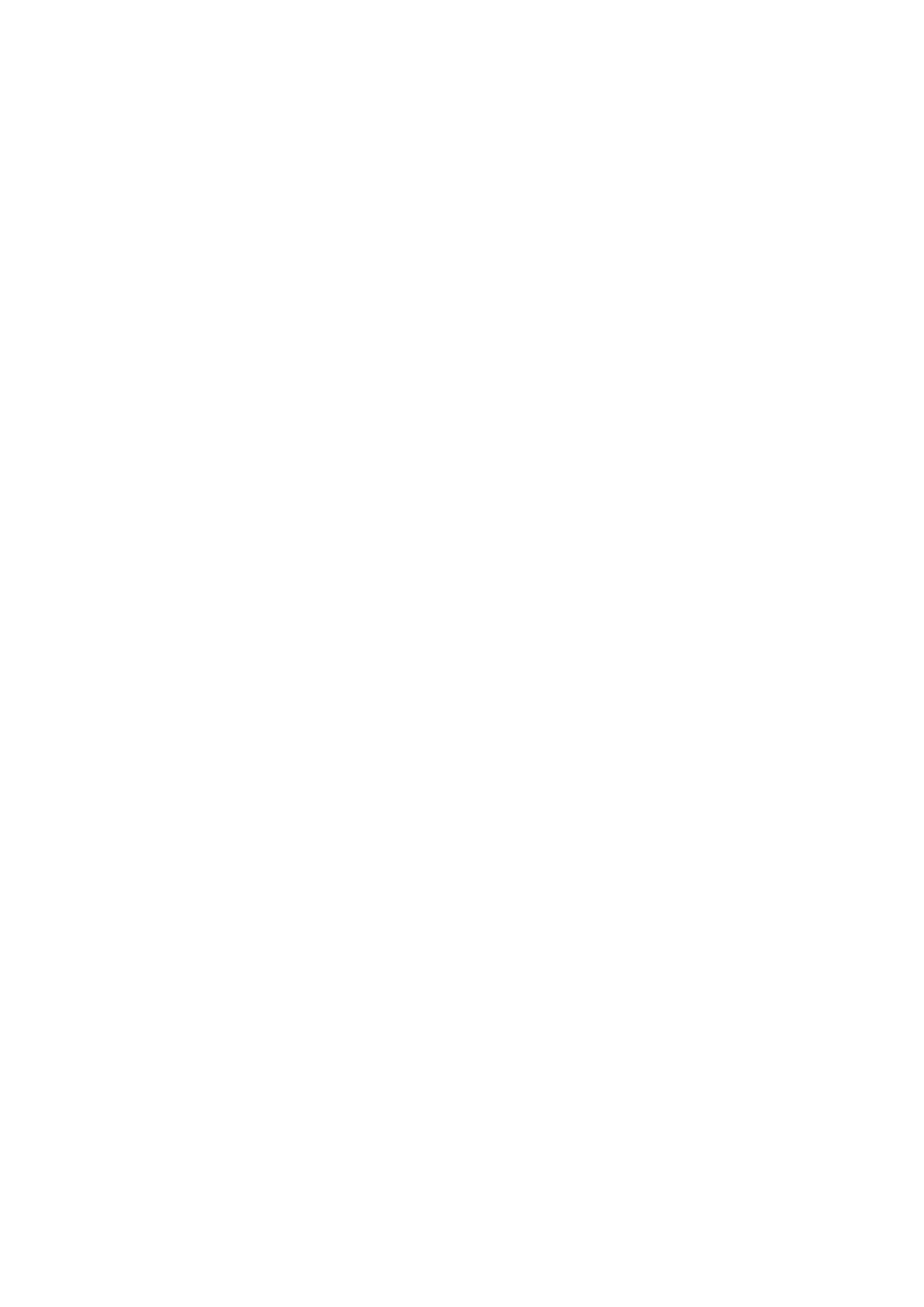#### **Summary**

## Playing Both Sides: Belarus between Russia and the EU

by Alex Nice

This paper takes Belarus as a case study to consider patterns of cooperation and conflict between Russia and the EU in the "common neighbourhood." It examines the ways that Belarus under Alexander Lukashenko has exploited competition between the EU and Russia to extract subsidies which have helped to sustain the regime.

The paper begins by examining why Belarus's relations with Russia have become characterized by cycles of conflict and engagement. Integration with Belarus represents an important part of Russia's efforts to maintain regional hegemony. On the other hand, the relationship is also perceived as a burden which provides resources for the Belarusian regime's survival with little benefit to Moscow. The contradictions of this approach have been further sharpened by the Customs Union.

It is argued that Belarus has provoked further conflict with Russia by adopting an increasingly instrumental approach to integration. The assertion of loyalty or independence can be seen as a form of "sovereignty entrepreneurship," which recalls the ethnic bargaining of Russia's regions in the 1990s. When Russia has sought to reduce subsidies, Belarus has responded by threatening to diversify its foreign policy and to seek other partners.

However, the inconsistencies of Lukashenko's foreign policy mask a deeper continuity—the consolidation of Belarusian statehood and identity as an independent state. The dilemma for the EU—which has an interest in promoting Belarusian sovereignty—is that this has been conducted within the context of an authoritarian system.

Both the EU and Russia are seeking to shape Belarus's domestic normative environment. The implication of EU policy is that Belarus needs to discover (or recover) its European identity, which has been suppressed by its Soviet heritage and the current regime. The rational for integration with Russia is a common history and cultural affinities as part of a single Slavic civilizational space.

Behind these competing approaches is an implied struggle for Belarusian identity which, because it is cast in terms of geopolitical choice, is liable to lead to polarization between Russia and the EU. In the long term, the consolidation of Belarusian statehood is likely to lead to further differentiation from Russia. However, the failure of the nationalist opposition to harness falling support for Lukashenko's regime suggests that a change of government will not necessarily lead to the immediate "Europeanization" of Belarus. This suggests that the EU needs to recalibrate its policy to be more sensitive to the needs of Belarusian society, rather than making it the object of broader strategic rivalries.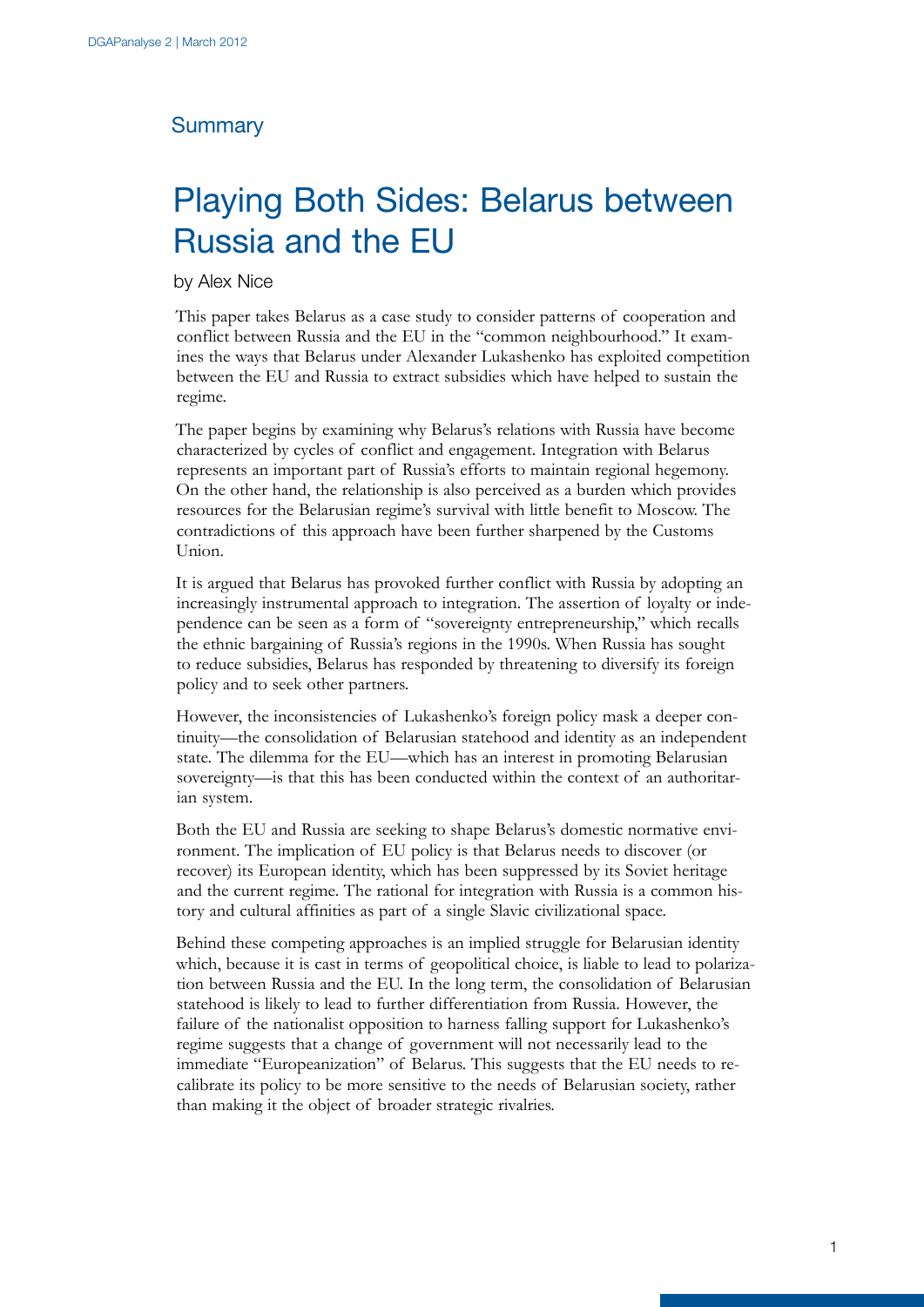#### Zusammenfassung

## Ein doppeltes Spiel – Belarus zwischen Russland und der EU

#### von Alex Nice

Diese Analyse nimmt Belarus als den Fallgegenstand zur Untersuchung der Muster von Zusammenarbeit und Konflikt zwischen Russland und der EU innerhalb der »Gemeinsamen Nachbarschaft«. Untersuchungsgegenstand ist die Art und Weise, wie Belarus unter Alexander Lukashenko die Konkurrenz zwischen EU und Russland genutzt hat, um Vorteile zu erhalten, die den Fortbestand des Regimes gefördert haben.

Zu Anfang wird überprüft, warum die Beziehungen von Belarus mit Russland sich durch Zyklen von Konflikt und enger Bindung auszeichnen. Die Integration mit Belarus ist ein bedeutender Teil der russischen Bemühungen, die regionale Hegemonie aufrechtzuerhalten. Andererseits wird die Beziehung auch als eine Last gesehen, die dem belarussischen Regime überlebenswichtige Ressourcen bringt, bei nur geringem Nutzen für Moskau. Die Widersprüche dieser Vorgehensweise sind durch die Zollunion noch verstärkt worden.

Es wird argumentiert, dass Belarus einen zusätzlichen Konflikt mit Russland dadurch provoziert hat, dass es Integration zunehmend instrumentell sieht. Die Bekräftigung einmal von Loyalität, dann wieder von Unabhängigkeit kann als eine Art von »Souveränitätsunternehmertum« angesehen werden, die an den »ethnischen Kuhhandel« der russischen Regionen in den neunziger Jahren erinnert. Sobald sich Russland darum bemüht hat, Subventionen zu verringern, hat Belarus darauf mit der Drohung geantwortet, seine Außenpolitik zu diversifizieren und sich andere Partner zu suchen.

Jedoch verdecken die Unbeständigkeiten von Lukashenkos Außenpolitik nur eine tiefer liegende Kontinuität – nämlich die Konsolidierung der belarussischen Staatlichkeit und der Identität als eines unabhängigen Staates. Für die EU – die ein Interesse an der Förderung der belarussischen Souveränität hat – liegt das Dilemma darin, dass sich dieser Prozess im Rahmen eines autoritären Staates abgespielt hat.

Sowohl die EU wie Russland bemühen sich darum, die innenpolitische Normenrahmen von Belarus zu formen. Die Folgerung der EU-Politik liegt darin, dass Belarus seine europäische Identität entdecken (oder wiedergewinnen) muss, die von seinem sowjetischen Erbe und dem gegenwärtigen Regime verschüttet worden ist. Die Begründung für die Integration mit Russland wiederum sind die gemeinsame Geschichte und die kulturellen Verwandtschaft als Teile eines einzigartigen slawischen Zivilisationsraums.

Hinter diesen konkurrierenden Ansätzen verbirgt sich ein angedeuteter Kampf um die belarussische Identität, die, da sie in Begriffen einer geopolitischen Entscheidung gebildet wird, zu einer Polarisierung zwischen Russland und der EU führen wird. Auf längere Sicht wird die Festigung der belarussischen Staatlichkeit wahrscheinlich zu einer zusätzlichen Abgrenzung von Russland führen. Jedoch bedeutet der Misserfolg der nationalistischen Opposition, von der nachlassenden Unterstützung für das Lukaschenko-Regime zu profitieren, dass ein Regierungswechsel nicht notwendigerweise zu einer sofortigen »Europäisierung« von Belarus führen wird. Dies legt nahe, dass die EU ihre Politik neu ausrichten muss, um besser auf die Bedürfnisse der belarussischen Gesellschaft eingehen zu können, anstatt sie zum bloßen Objekt breiterer strategischer Rivalitäten zu degradieren.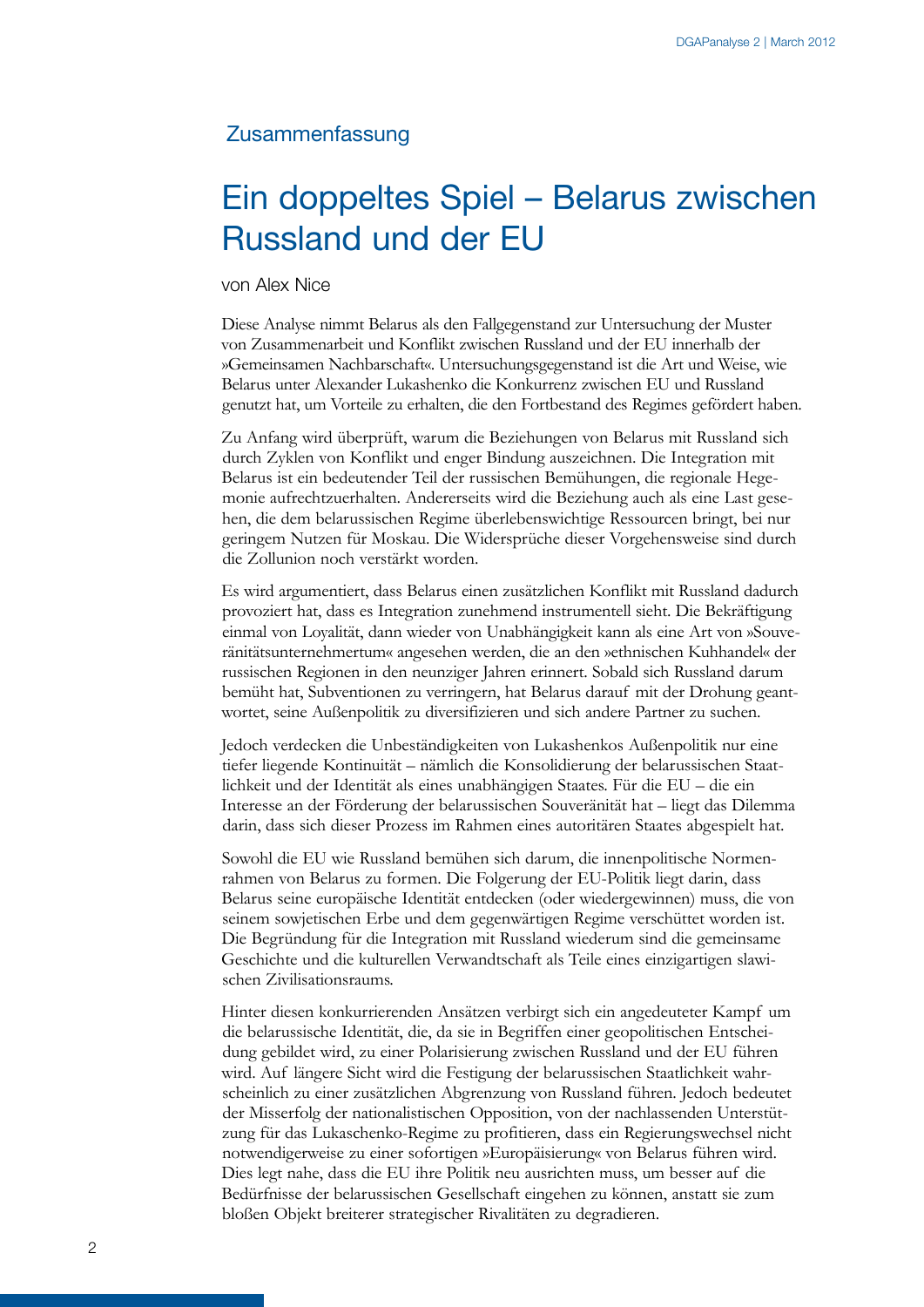### **Contents**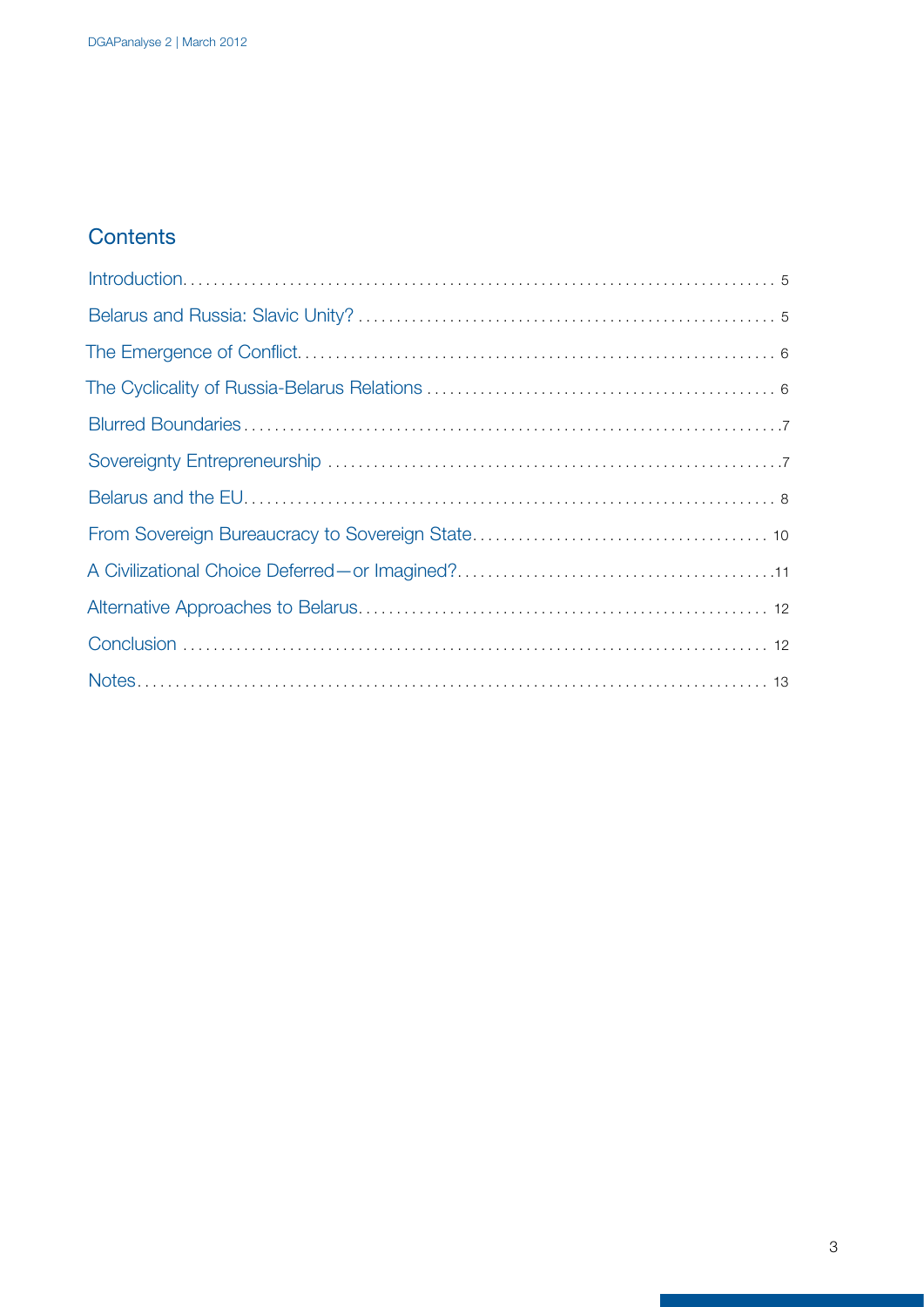Die DGAP trägt mit wissenschaftlichen Untersuchungen und Veröffentlichungen zur Bewertung internationaler Entwicklungen und zur Diskussion hierüber bei. Die in den Veröffentlichungen geäußerten Meinungen sind die der Autoren.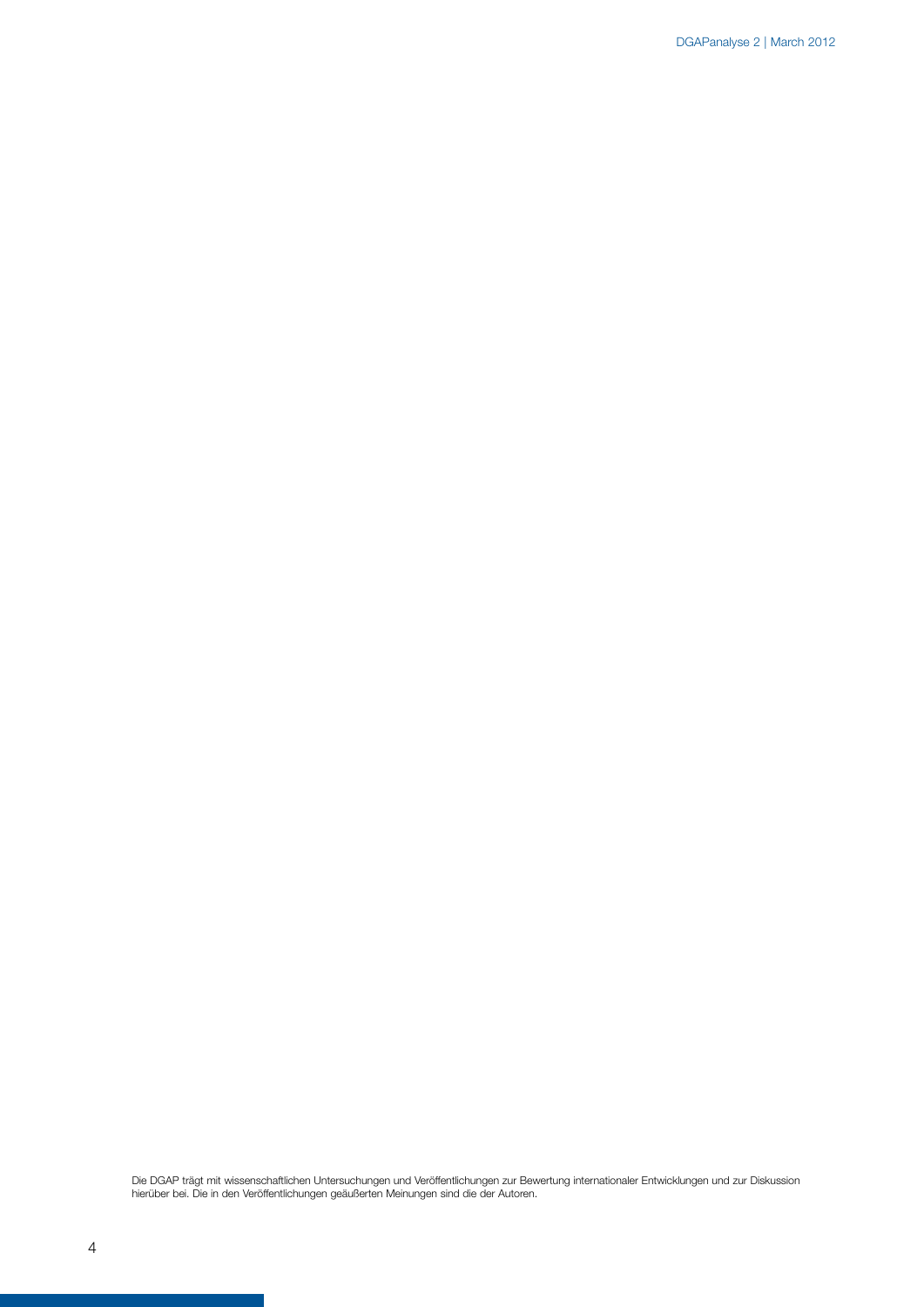## <span id="page-6-0"></span>Playing Both Sides: Belarus between Russia and the EU

by Alex Nice

#### **Introduction**

This paper takes Belarus as a case study to consider the implications of political competition between Russia and the EU in the "common neighbourhood." The primary focus is on the Belarus-Russia relationship, which has received less attention from analysts than EU policy towards Belarus, but plays a far more decisive and dynamic role in the country's development. The paper examines the ways that Belarus under Alexander Lukashenko has exploited competition between the EU and Russia to extract subsidies which have helped to sustain the regime.

Belarus is a small, authoritarian state with few mineral resources and an unreformed economy. It has depended heavily on subsidies from Russia to maintain growth without major economic liberalisation and deliver rents to the elite. To the extent that there is a Belarusian model of economic development, it relies on outsiders to pay for it. This approach could be understood as a form of "sovereignty entrepreneurship," through which Lukashenko has traded political loyalty, or threatened geopolitical reorientation, in order to extract foreign support. The success of this policy presupposes an atmosphere of geopolitical competition between Russia and the West in which both sides seek to influence internal actors through a mixture of coercion and inducements, and perceive the actions of the other as illegitimate. The longevity of the Lukashenko system, therefore, is in part a symptom of the failure to build a normative consensus between Russia and the West.

Both the EU and Russia are seeking to exercise external governance to shape Belarus's domestic normative environment. Behind these competing approaches is an implied struggle for Belarusian

identity which, because it is cast in terms of geopolitical choice, is likely to lead to polarization between Russia and the EU should the country become politically unstable. The paper argues that this strategic rivalry between Russia and the EU leads both parties to pursue flawed policies towards the country and its leadership. As the regime in Belarus grows more brittle, the EU should be careful not to assume that political change will be analogous with "Europeanization." There is a danger that an atmosphere of strategic competition could obscure the best policy choices for what should be its ultimate addressee: the Belarusian people.

#### Belarus and Russia: Slavic Unity?

Russia and Belarus are notionally the closest of allies. Belarusian President Lukashenko's rise to power in the mid-1990s was built around a rejection of the pro-Western course of nationalists led by the Belarusian Popular Front in favour of economic and political re-integration with Russia. Following a series of international agreements in the 1990s, Russia and Belarus ratified a treaty in January 2000 establishing a Union State of the two countries. This guaranteed equal labour rights in both countries, removed border controls, and was intended to lay the foundation for the unification of legislation and creation of a single economic space and single currency. In 2007 Belarus agreed to form a Customs Union with Russia and Kazakhstan, intended to create a free-trade area between the three countries and unify legislations and external tariffs. In integrating with Russia, Lukashenko presented Belarus as Russia's bulwark against the West, on the front line of a civilizational divide. In 1999 he stated that "[...] the Union of Belarus and Russia should become an actual counterweight to the unipolar world that has currently developed [...] the strength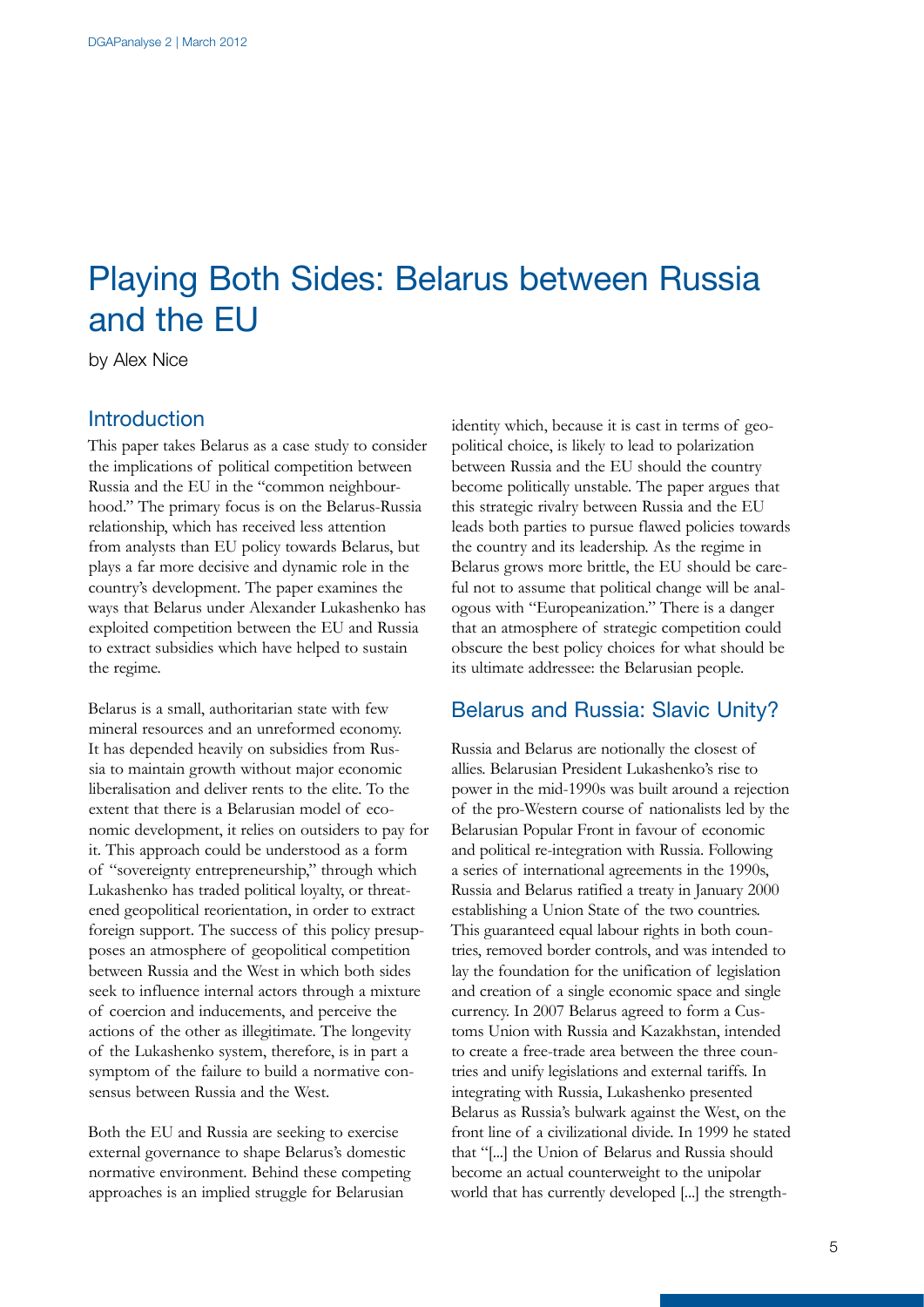<span id="page-7-0"></span>ening of our unity is a historic chance of the entire Slavic civilization to survive under the current grim conditions of the world's re-partition."1

Russia and Belarus engage in close military cooperation through the Collective Security Treaty Organisation (CSTO) and on a bilateral level. The countries are part of a unified regional air defense system and Russia possesses two strategic bases in Belarus: an early-warning radar installation system at Gantsevichi, and a military communication centre at Vileyka. In 2007 Lukashenko declared that: "We will always be with the Russian people. If you would like to call us Russia's outpost in the west, we do not mind, we have never denied that."2 Most critically, Russia has long provided Belarus with extensive economic support in the form of subsidized oil and gas, cheap loans and favorable trade agreements. These subsidies have played a significant contribution in maintaining the viability of Belarus' unreformed economy. According to President Dmitry Medvedev, total Russian subsidies to Belarus since 1991 have amounted to 50 billion Dollar.<sup>3</sup>

#### The Emergence of Conflict

In recent years, however, the relationship has become characterized by chronic conflict. A key area of contention has been the price of oil and gas supplied to Belarus as Russia has gradually sought to reduce the level of subsidy it provides to its neighbor. In January 2004, Gazprom briefly stopped supplies of gas to Belarus after the latter refused to agree to a price increase from 30 to 50 Dollar per thousand cubic meters. Disputes over gas and oil prices arose also in 2007 and again in 2010, when a conflict over gas prices and transit rates led Russia to reduce supplies by 15 per cent. The fall in subsidies has led to an increasingly confrontational stance from Minsk, which has publicly defied Russia on a number of issues. Having initially suggested that Belarus would follow Russia in recognizing South Ossetia and Abkhazia, Lukashenko quickly dropped the initiative, claiming that recognition could only be considered by the next parliament, although no formal procedure for the recognition of new states exists in Belarus. In 2009 Lukashenko boycotted the Moscow summit of the CSTO and cast doubt on the legitimacy

of the proposed Collective Rapid Reaction Force. When Vladimir Putin visited Brest in March 2010 for a meeting of the Union State, Lukashenko unexpectedly left for Venezuela. In early 2010 Belarus initially refused to ratify the Code of the Customs Union with Russia and Kazakhstan. Relations reached their lowest point to date in the second half of 2010, when Russia launched an unprecedented "black PR" campaign against Lukashenko through a series of documentaries on Russian television. On 3 October President Dmitry Medvedev publicly denounced Lukashenko's anti-Russian rhetoric in his video blog and implied he was responsible for high-profile disappearances in the early 2000s.<sup>4</sup>

#### The Cyclicality of Russia-Belarus **Relations**

These conflicts are in part a product of broader shifts in Russia's approach towards the near-abroad through which it has sought to put relations on a more commercial footing, whilst pushing to acquire control "strategic" industrial assets and pipelines.<sup>5</sup> In 2006, the Russian government announced its new policy of achieving "equal profitability" from domestic, CIS and European gas sales by 2011, which presupposed a gradual rise in gas prices for all consumers to the levels paid in the EU. However, Russian foreign policy towards Belarus has not followed a linear trajectory, but rather a cyclical pattern of demands, tension and then retreat. At the end of 2006, for example, in line with its new energy policy, Russia moved to substantially raise the price of gas and introduced an export duty on oil products of 180 Dollar per ton. On 10 January 2007, Belarus capitulated to the demands, yet two days later Russia unilaterally announced it was reducing the export duty to 53 Dollar per ton. Despite the dispute, Russia provided a 1.5 billion Dollar loan later that year in return for assurances that Belarus could host tactical missile weapons in response to the development of infrastructure for a US missile defense shield in Eastern Europe. Similarly, despite the crisis in relations in 2010, at the start of 2011 Belarus continued to enjoy relatively preferential natural gas imports and paid less than its neighbors. In May 2011, after lengthy negotiations, Russia provided a 3 billion Dollar loan to Belarus over three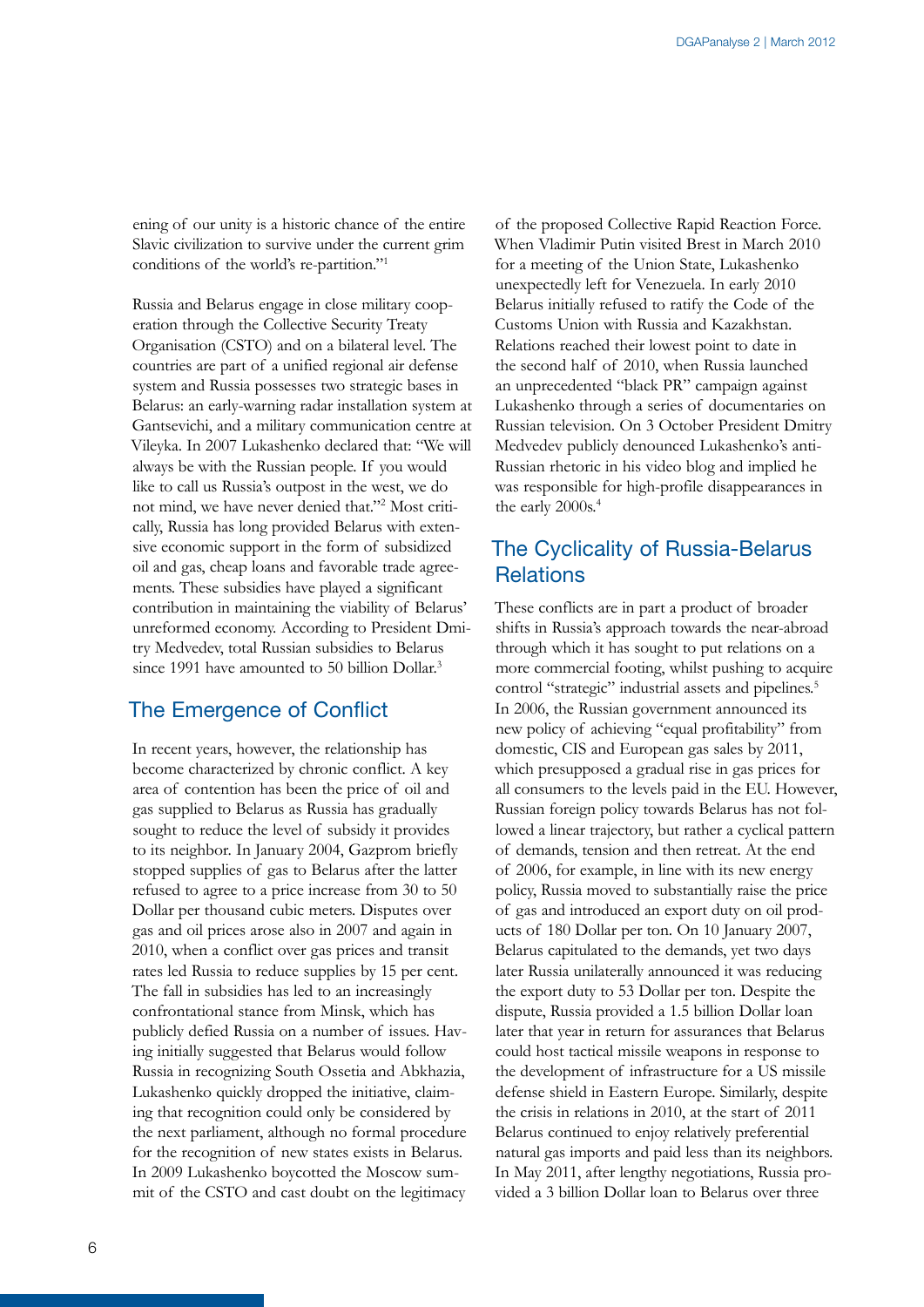<span id="page-8-0"></span>years through the Eurasian Economic Community. According to the Russian Ministry of Finance, subsidies from oil and gas to Belarus in 2010 amounted to 4 billion Dollar.<sup>6</sup> In November 2011, just a year after relations had reached their lowest point in the post-Soviet period, Russia and Belarus concluded new energy deals to reduce gas prices by 40 per cent until 2014 and increase the transit fee paid to Minsk. Following an agreement to sell the remaining 50 percent of shares in Beltransgaz to Gazprom for 2.5 billion Dollar, Russia's Sberbank provided a 1 billion Dollar loan to the state-owned potash manufacturer Belruskalii.7

#### Blurred Boundaries

The cyclicality of Russia-Belarus relations is due to the fact that Russia is caught between two conflicting policies: a desire to escape a relationship of dependence, seen in efforts to reduce subsidies, and an abiding fear of losing influence in a region of "privileged interests."8 As Hannes Adomeit argues, "Kremlin officials perceive policies in their near neighborhood as an extension of Russian domestic ordering principles, as wedged between domestic politics and foreign policy."9 This is particularly true in the case with Belarus because of the legacy of integration projects between the two countries which blur distinctions between domestic and foreign policy. The Union State initiative of the 1990s for a time made Belarus a semi-endogenous factor in Russia's domestic politics. After 1996, Lukashenko started an active PR campaign in Russia positioning himself as the unifier of the Slavic peoples and visiting more than two-thirds of Russia's regions. Belarus remains an internal factor in Russian politics. The Russian media campaign waged against Lukashenko in 2010 was intended largely for a domestic Russian audience to debunk the myth of the Belarusian economic miracle, emphasize the corruption of the regime, and its involvement with exiled oligarchs such as Boris Berezovsky. Despite a large number of agreements on integration neither side was willing to carry the Union State integration project to any conclusion: Belarus because the local elite came to understand they could not protect their interests from the Kremlin within a single state, and Russia because a formal revision of Russia's borders could upset

its fragile federal settlement and trigger another cascade of ethnic-territorial bargaining within the country. Belarus thus continues to occupy a liminal space, somewhere between Russian foreign and domestic policy.

This ambiguity allows both parties to move easily between different and often contradictory discourses to characterize the relationship. In the case of Russia, it alternately frames its relationship with Belarus in terms of fraternity, paternalism and parasitism.10 Even as Medvedev publicly attacked Lukashenko in his address in October 2010, for example, he continued to underline the importance of fraternal relations with Belarus, and claimed Russians and Belarusians are a single people. The blurring of political and cultural boundaries amplifies Russian sensitivities to western engagement. The logic of the Union State implies the existence—or, at least desirability—of a broader political community based around a slavic civilizational bloc. The potential for political change in the country is thus perceived not simply as a foreign policy problem, but as a direct threat to domestic interests.

#### Sovereignty Entrepreneurship

Over the years, the Belarusian leadership has proven adept at manipulating the ambiguity in its relationship with Russia and playing on the contradictions in Russia's foreign policy. Belarus's policy could be characterized as "sovereignty entrepreneurship"—the extraction of rents in the form of energy subsidies and credits in return for loyalty, or through the threat of a reorientation away from Russia. Belarus's response to falling Russian subsidies has been to threaten to diversify its foreign policy options, including with the EU, and emphasize its independence. In 2006, in response to Russian plans to raise gas prices, Lukashenko claimed that: "Our strategic line to the European Union is clear. We are saying frankly: without intending to join the EU, we offer a mutually beneficial partnership with this strong neighbor […] Belarus is not an enemy of the EU, she is their partner. We are ready to cooperate."11 The policy is not so much "neo-titoist,"<sup>12</sup> as reminiscent of the ethnic bargaining techniques of Russia's regions in the Yeltsin period. This strategy has conditioned some of the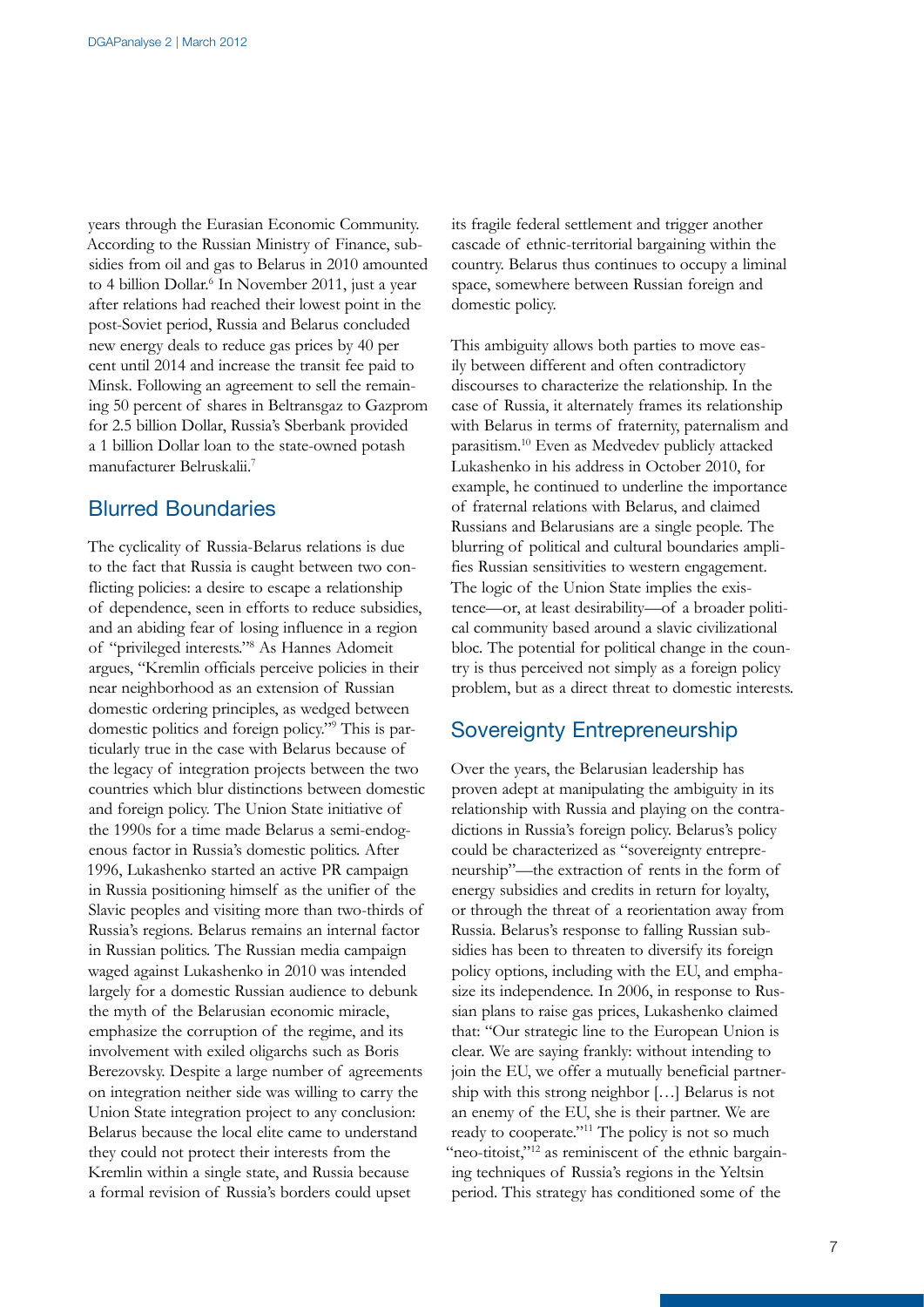<span id="page-9-0"></span>key features of Belarus' foreign policy, include striking rhetorical inconsistency, an indifference to external opinion, apparently reckless brinkmanship, and above all a tendency to reduce all foreign relations to transactional bargaining, whilst playing heavily on ideational factors and identity politics. Thus whilst Belarusian officials have recently talked up the benefits of the Customs Union and the Single Economic Space, they took a whole year to haggle over each provision and have made Belarusian participation conditional on the maintenance of energy subsidies.

Lukashenko has long understood the principle that "in bargaining, weakness may be strength"<sup>13</sup> and has finessed the art of revising or ignoring international agreements. For example, the January 2004 energy conflict with Russia was in part a response to Lukashenko's failure to honor a deal to sell controlling stakes in 30 Belarusian companies in exchange for the Kremlin's recognition of the 2001 presidential election.14 When Belarus signed a new deal on oil import prices on 27 January 2010, the Deputy Prime Minister observed that "the agreement that we sign today cannot last long."15 Conflict does not mark a failure of policy in this context—it is part of the fabric Belarus' foreign policy, since regional stability itself is used as a bargaining chip in negotiations. The same transactional logic shapes the negotiations with the EU over the release of political prisoners, and Belarus's abrupt announcement that it was halting an agreement with the US to transfer stocks of nuclear material to Russia in August 2011.

The instrumentalization of ideational factors fits into the logic of personalized rule and informal systems of power which predominate on both sides. The Belarus-Russia relationship is dogged by corruption. One of the most important forms of subsidy to Belarus has been the supply of Russian oil free of export-tariffs. The Belarusian state has depended heavily on this, using the profits from the re-export of oil at world prices to cross-subsidize loss-making firms. The arrangement provides fertile ground for corruption since Belarus has essentially operated as an off-shore intermediary for Russian oil companies. It has been suggested that the unilateral decision by Russia in 2007 to cut export tariffs to 53 Dollar per ton two days after demand-

ing 180 Dollar per ton was the product of such corrupt agreements.16 Russian beneficiaries of the Belarusian off-shore include Surgutneftegaz, Rosneft, Gazpromneft, Lukoil, Slavneft and RussNeft.<sup>17</sup> As in Ukraine, the lack of transparency in energy arrangements further blurs the distinction between domestic and foreign, because it brings part of the Russian and Belarusian elite into a corrupt transnational network inclined to privilege corporate interests over national priorities. Thus Yaroslav Romanchuk described the oligarchs who profited from Russia's energy concessions to Belarus as "the first citizens of the Union State."18 A fruitful way of conceptualizing the relationship is to view the Belarusian elite as occupying an outer branch of what Alena Ledeneva calls "sistema": the web of informal elite networks which bind actors in a logic of mutual dependence and responsibility (*krugovaya poruka*).19 Such a system is inherently unstable, since the rules of the game are fluid and obscure, but it is also very difficult to escape from. Lukashenko is also careful to remain personally involved in all intergovernmental agreements. This has not only made him one of the main beneficiaries, but also positions him as a guarantor of the relationship, strengthening his position in relation to both Russia and the domestic Belarusian elite.

#### Belarus and the EU

Since the mid-1990s, Belarus' relations with the EU have moved through phases of conflict and engagement, whilst remaining fundamentally antagonistic. The EU's policy towards Belarus has been shaped by three main considerations: a desire to strengthen Belarusian independence vis-à-vis Russia; the need, particularly after the 2004 EU enlargement, to have a functional relationship with a direct neighbor; and a normative agenda which emphasizes human rights and liberalization of the Belarusian political system. The problem the EU faces is that these policy strands are not mutually compatible in the context of a political regime in Minsk which perceives EU external governance not only as undesirable, but as a direct threat to its existence.

Since 1997, when ratification of a Partnership and Cooperation Agreement was suspended because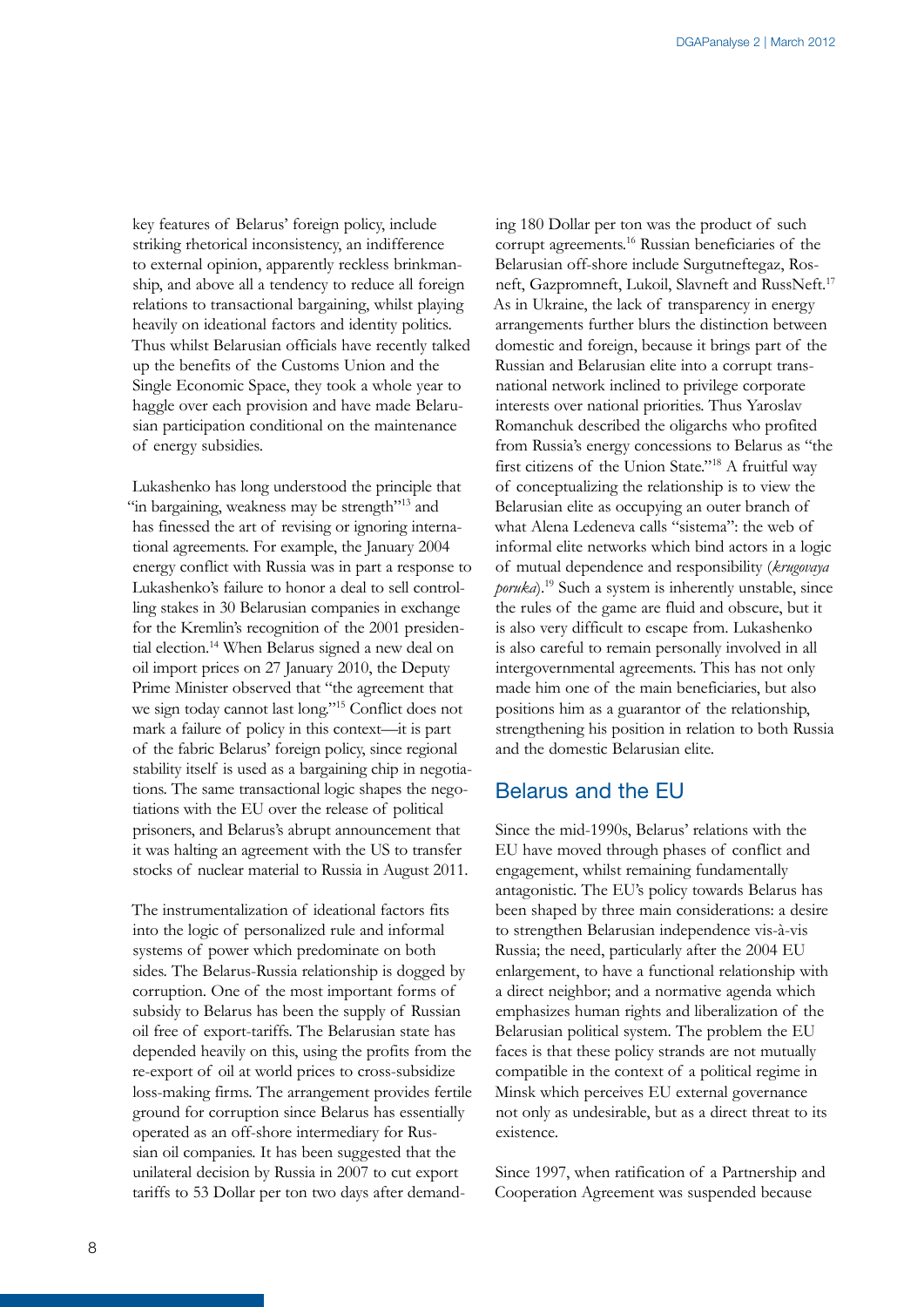of growing authoritarianism in the country, the EU has effectively placed itself in opposition to the Belarusian regime. In 2004, the EU set its policy towards Belarus within a clear framework of conditionality. The Eastern Neighbourhood Policy Strategy document stated that "if significant positive developments take place in democratization in Belarus, there is scope for more active engagement with the Belarusian authorities at political level."20 Over time the definition of what might constitute significant positive development has shifted. The 2006 "Non-Paper on Belarus" set out a list of 12 steps required for the establishment of a full partnership. The paper was addressed to the people of Belarus, rather than the government, underlining the perceived illegitimacy of the leadership. Demanding full implementation of the paper was tantamount to seeking regime change, since it would require a complete overhaul of the political and economic structure of the country.

The inclusion of Belarus in the Eastern Partnership initiative, and the increase in dialogue following the Russian-Georgian War appeared to indicate a shift to a more pragmatic approach. The imperatives for the EU to act as a "normative power" were apparently balanced by more realist considerations emphasizing the importance of maintaining Belarusian sovereignty and the need for pragmatic engagement. This has been led in particular by Belarus' direct EU neighbors, which have been concerned to maintain Belarusian sovereignty as a bulwark against Russian influence. In 2011, Dalia Grybauskaite, President of Lithuania, described Lukashenko as "a guarantee of stability in Belarus, and assurance that Russia will not be in this country on the border with Lithuania."21 In practice, however, the Eastern Partnership has retained an embedded conditionality in its approach that belies the notion of partnership and joint ownership which the policy claims to advocate.<sup>22</sup> On the eve of the December 2010 Presidential elections, it was suggested that the government could receive 3 billion Dollar in financial support should the election meet OSCE standards.

The crackdown on the opposition following the 2010 Presidential elections has pushed the EU into a new round of sanctions and travel bans against

leading officials. Following the elections the foreign ministers of Sweden, the Czech Republic, Poland and Germany made perhaps the most explicit call for the removal of Lukashenko to date in an article in the *New York Times.*23 The on-going repression in Belarus has led to a diplomatic impasse, with high-level interaction between Belarus and the EU almost entirely frozen. At the same time, the EU has put placed a renewed emphasis on democracy promotion in the country, with a donor conference in February 2011 raising 87 million Euros in aid to support the NGO sector and independent media. At the conference, Polish Prime Minister Radek Sikorski drew an explicit parallel between the overthrow of Zine el Abidine Ben Ali and Hosni Mubarak, and the Lukashenko regime.<sup>24</sup>

The EU's policy towards Belarus is typically seen within the context of a tension between an idealist approach, which privileges democracy promotion, and realist concerns over the need to support Belarusian statehood for the sake of broader strategic aims.25 In practice, however, both isolation and engagement have been pursued to a common end: to exert external influence on Belarus' development, either through diplomatic coercion, socialization of elites, or support of alternative domestic players. Whilst the EU imagines itself as a peaceful, benign norm-diffuser in the region, its rhetoric and policies have often positioned it in direct confrontation with Lukashenko and the regime more broadly. As one analyst observed in 2005, "EU policy has sought regime change by declaration."26

Lukashenko has used the threat of Western-sponsored regime change as a means to consolidate his position amongst the elite, and extract rents from Russia. As he stated in response to the introduction of the US Democracy Act in 2004, "If you scold me for seeing internal and external enemies, why are you giving me a pretext for finding such an enemy outside the country? Why are you supplying me with such a chance?"27 For Russia, which perceives international relations largely in a zerosum context, democracy promotion in its sphere of "privileged interests" is reflexively seen as an instrument of western power politics. When US Secretary of State Condoleezza Rice called for political change in 2005, Russia's Foreign Minister Sergei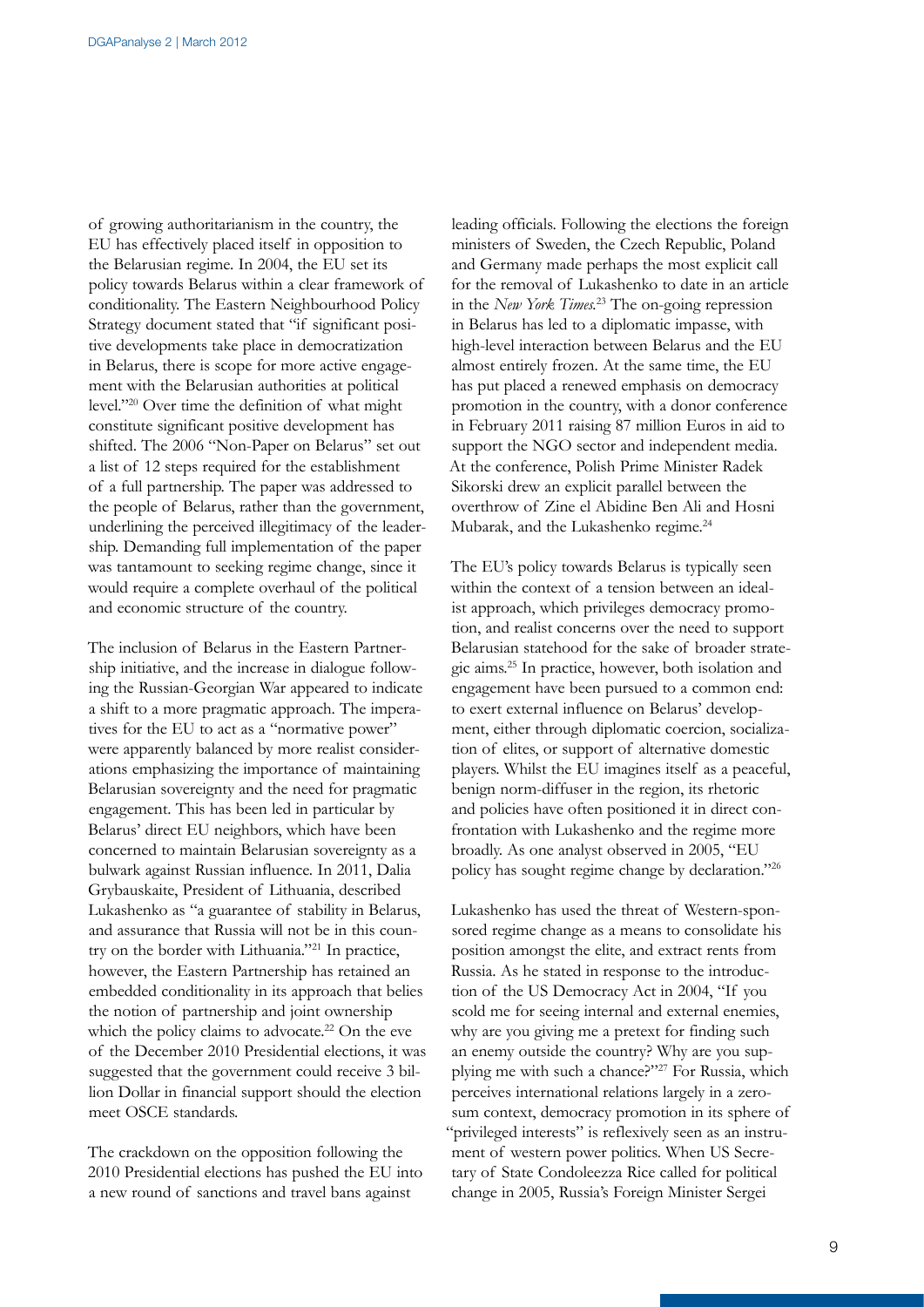<span id="page-11-0"></span>Lavrov was quick to offer support to Lukashenko: "We would not of course be advocating what some people call regime changes anywhere. We think the democratic process, the process of reform cannot be imposed from outside."28 References to the primacy of state sovereignty and the threat of foreign interference have coloured Russian political discourse for many years. Following the launch of the Eastern Partnership, Lavrov accused the EU of seeking to extend its sphere of influence, including into Belarus.29

#### From Sovereign Bureaucracy to Sovereign State

The EU's policy has thus inadvertently provided an opportunity for Lukashenko to blackmail Russia through threats of Western encroachment. Cycles of conflict and engagement are built into the fabric of Belarus' relationship with both Russia and the EU, and the regime has successfully exploited geopolitical competition in the post-Soviet space to extract foreign policy rents. The promiscuity of Lukashenko's foreign policy is in part a product of the undemocratic environment in which it is formulated, allowing the elite to pursue policies of convenience, without deference to broader societal trends.

However, the apparent inconsistencies in Belarusian foreign policy obscure an important internal dynamic. Behind the games of "virtual integration" with Russia, the regime has pursued a state-building policy, which, whilst based on very different foundational myths to that of the nationalist opposition, has nevertheless emphasized Belarusian independence, and created room for the development of a distinct Belarusian identity. In the 20 years since the collapse of the USSR the reality of Belarusian statehood has gradually filled with ideological content. This has above all involved differentiation from Moscow. As the Russian analyst Sergei Karaganov observed in 2007: "In more than a decade, there has emerged a Belarusian political class which no longer wants rapprochement with Moscow."30 In part this is simply a natural product of the decay of the post-Soviet space, through which the populations and elites of the newly independent states have acquired what Arkady Moshes calls the "habit

of independence."31 Belarus was long thought to be an outlier in this process. Lukashenko, after all, came to power on a platform of reintegration with Russia in opposition to the nationalist agenda. However, since the start of Putin's presidency in 2000 Lukashenko has understood that he could only build a sovereign bureaucracy within a sovereign state. As a result, as Natalia Leschenko has argued, far from being a "denationalized" nation, Belarus has been the site of a comprehensive nation-building project.32

Whilst continuing to pay lip-service to notions of Slavic kinship, the regime in Minsk has promoted a nation-building project which increasingly differentiates Belarus from Russia. Despite the notional commitment to economic integration through the Union State and now Customs Union, Russian investment in Belarus is viewed as a threat in Minsk and has been securitized by the elite. In recent years a number of "show trials" of public officials accused of lobbying Russian oligarchic interests have been held in Belarus. There has been no equivalent clampdown on officials working with European investors.33 Belarus's response to Moscow's pressure for economic liberalization reveals much about its attitude to Russia. There appears to be a broad consensus across much of the ruling elite that Russian acquisition of assets would mark an unacceptable surrender of sovereignty. Following Aleksei Kudrin's remarks in early 2011 on the weakness of the Belarusian economy and the need for reform, Lukashenko remarked "they don't just want to privatize these enterprises (not even privatize—take over them for nothing)—they want to privatize the whole country […] be in no doubt, there is a serious game afoot. If we resist the state will continue to exist. If we don't resist, they will crush us and put us in their pocket."34

By presenting the current state-dominated ownership structure as an issue of national survival, Lukashenko is able to legitimize an economic and political structure which keeps him in power. In his speeches, Lukashenko frequently contrasts the stability, equality and social harmony of Belarus with Russia's "oligarchic capitalism." This is also a common theme of his meetings with representatives of the provincial Russian media. In 2008, as Lukash-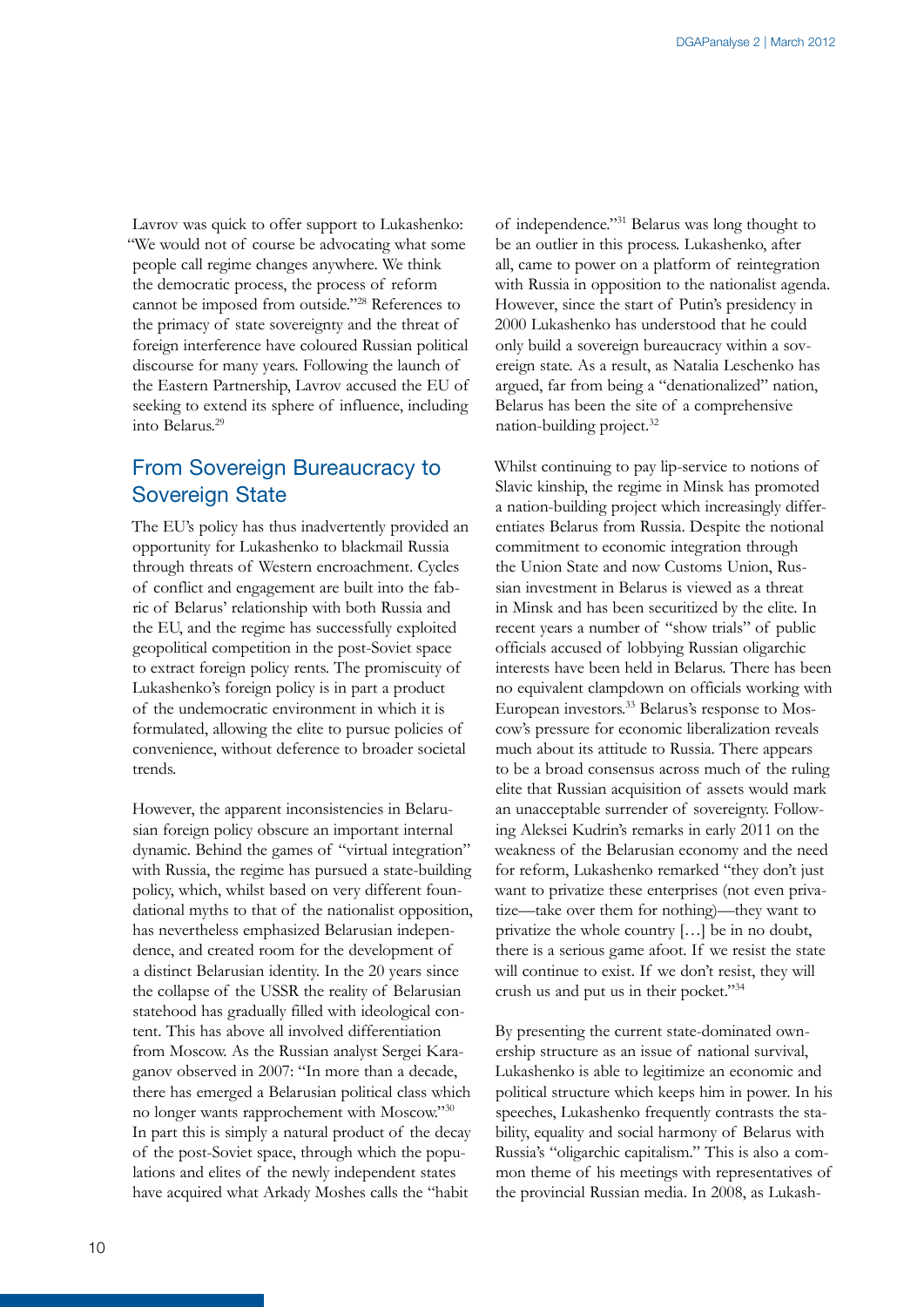<span id="page-12-0"></span>enko sought to engage with the West, he stated that: "We have declared in full voice that we are a nation, that we are sovereign, that we are independent. Of course many do not like this. Especially those who consider Belarus, Ukraine and other countries its 'zone of special interests.'"35 The diversification of Belarusian foreign policy which has taken place over the last few years, which has led to intensified links with countries such as Iran, Venezuela and China, is in part an effort to locate new sources of investment, but is also intended to underline the country's political and strategic independence from its neighbor.

Lukashenko's chameleon foreign policy has been in part dictated by expediency, but it also reflects broader popular ambivalence about the country's geopolitical orientation. This is underlined by the singular failure of the opposition to mobilize mass support around identity issues. National opinion polls show that Belarusians feel an affinity for both Russia and the EU, and support for integration with both sides at the same time. In 2010, even amongst those who planned to vote for an opposition candidate, 42 per cent favored a candidate who would improve relations with Europe and Russia in equal measure.36 Unpalatable as it is to admit for many Western observers, Lukashenko's brand of identity politics—which places emphasis on statehood over nationalism combined with reverence for the Soviet heritage and a nod to Slavic brotherhood—has for the moment proven more in tune with the attitudes of the majority of the population than that of the opposition which emphasize Belarus' European roots and seek to build a national identity for the country around its medieval history as a part of the Polish-Lithuanian Commonwealth.

#### A Civilizational Choice Deferred or Imagined?

Understanding the development of Belarusian national identity is important, because identity politics shapes both the EU and Russia's approach to the country. Behind much of the discourse in the EU and Russia is an assumption that the future of Belarus as an independent country involves a civilizational choice to identify either with an

East-Slavic "Russian World," or as a European country which will ultimately align with EU norms and governance structures. Seen from Minsk, the EU and Russia's policies towards Belarus are less different than they might first appear. Both have employed a mixture of incentives and coercion to try to influence internal policy and exercise external governance. Both are strongly conditioned by ideational and normative factors which in part reflect a projection of domestic priorities.

For the EU, Belarus is a target for democracy promotion and external governance—it is viewed as a country which needs to be changed through liberalization of the political system and engagement with society. The liberal change is assumed to involve a greater identification with EU norms—indeed the acceptance of the EU's external governance is seen as synonymous with Europeanization. As a result, there is a tendency to imagine the Belarusian people as a self-evidently "pro-European" nation held hostage by a neo-Soviet elite. As the opposition politician Alexander Milinkevich remarked of Lukashenko in 2006, "I am a Belarusian, and he is a Soviet man."37 Such an approach ignores the active nation-building policies which have taken place under Lukashenko, which has positioned Belarus as an undeniably European country, but rejects the imposition of EU governance. Thus the proponents of Belarus's European identity actually seek the reformatting of the Belarusian nation that has been shaped in a very different normative context.

The fact that the consolidation of Belarusian statehood has been driven by an authoritarian leadership which positions itself in opposition to European values is one of the fundamental challenges facing the nationalist opposition and the EU. The success of the EU's policy in Eastern Europe has rested on the assumption that in target countries the dynamics of nationalization, democratization and Europeanization are necessarily aligned. In Belarus, however, the dominant nation-building process has been pursued without democratization, and in opposition to European integration. As Nelly Bekus argues, the assumption that democratization is synonymous with a "national revival" weakens the democratic agenda by hitching it to the divisive issue of identity politics.38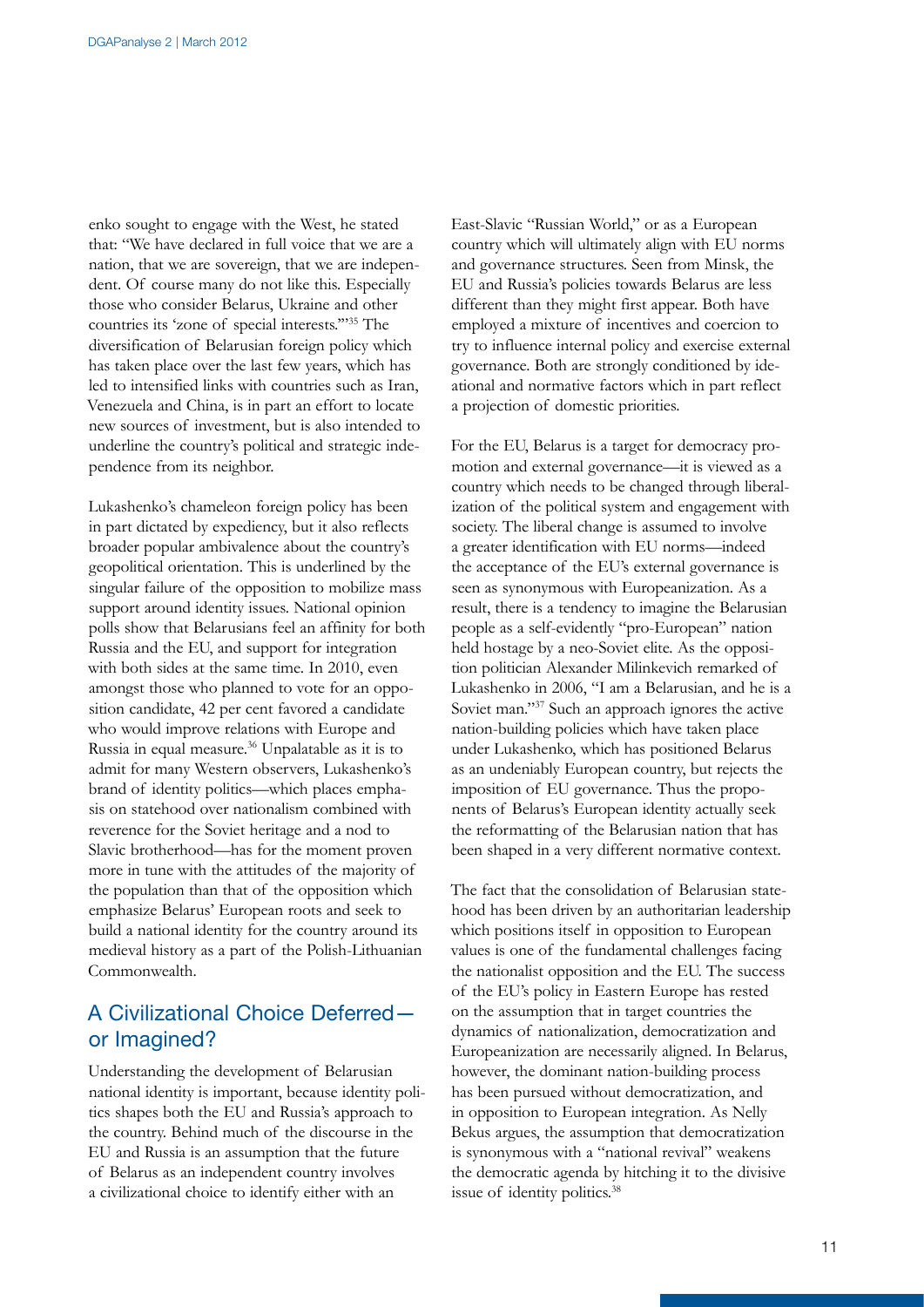#### <span id="page-13-0"></span>Alternative Approaches to Belarus

Belarus' geopolitical ambivalence therefore reflects not only Lukashenko's opportunism but deeper historical and cultural legacies. The EU needs to bear this in mind as it seeks to foster political change in the country. A "European choice" for Belarus should never be foreclosed, but current policies risk privileging divisive identity issues over pragmatic concerns and pushing the EU into supporting opposition groups which do not reflect the interests of broader society. To date, the decline in support for Lukashenko has not been accompanied by a commensurate gain in popularity for any other political force.39 The opposition remains unknown to the broader population, civil society is undeveloped and horizontal linkages are weak. This is not to suggest that the failure of the opposition should be placed on the EU, or indeed on exclusively on opposition activists. Operating any kind of grassroots campaign in the context of a police-state is extremely difficult.

At a time of economic crisis in Europe, the EU should avoid taking the gravitational attraction of the EU's social and political model for granted. In order to construct a successful policy towards Belarus, the EU needs to move beyond the teleology of "transition" to European norms and recognize the specificity of the country's development. The Belarusian economy is under serious pressure, and there is an increasing risk of instability. The Ukrainian Orange Revolution in 2004/2005 underlined the potential for instability to lead to polarization when the common neighborhood is inscribed with sweeping geopolitical narratives. The fact that Lukashenko is an autocrat does not diminish the fact that he reflects the cultural values of a significant proportion of the population. Rather than focusing on the "Europeanization" of Belarus, a more fruitful approach would be to side-step identity politics and engage with more practical issues. If the EU is to act as a "post-modern power" it should not allow strategic rivalry with Russia to obscure the interests of the Belarusian people.

The greatest policy priority for Belarus at the moment is the development of a coherent plan for economic development and modernization. Average wages, which were raised in advance of the

presidential elections to 500 Dollar per month, fell to 265 Dollar in September 2011 as a result of a series of currency devaluations and spiralling inflation. In 2011 Belarus fell from the third best to the third worst country in the CIS in terms of average salary, above only Kyrgyzstan and Tajikistan. The decline of the Lukashenko regime is likely to be accompanied by a period of painful economic adjustment. In 2011, the number of people below the poverty line increased by 2.5 times to a quarter of the population.40 Given the weakness of the opposition and the size and strength of the bureaucracy, agents of change are most likely to come from within the regime. A number of analysts have thus advocated attempting to build ties with reform-minded members of the ruling elite as a means of overcoming the impasse in EU-Belarus relations.41 Whilst Lukashenko continues to hold political prisoners, such an approach remains politically and morally impossible. If, however, Russia seeks to exploit Belarus' economic crisis to push for greater control of the economy, Lukashenko may once again seek to engage with the EU, at which point new policy options may become available.

#### **Conclusion**

This paper has argued that the strategic rivalry between the EU and Russia has generated a propitious environment in which Belarusian authoritarianism can survive. Russian strategic culture continues to perceive its near abroad in zero-sum terms. Russian officials often warn that advancing Euro-Atlantic integration in the post-Soviet space will create "new dividing lines" in Europe.42 Lukashenko has proven adept at manipulating perceived cultural, normative, and institutional boundaries between Russia and the West to his advantage. The various integration projects between Russia and Belarus have blurred political, ethnic and cultural boundaries without providing any roadmap for the creation of a coherent political community. This institutionalized ambiguity has allowed Lukashenko to play at "virtual integration" when it has suited him, whilst consolidating the sovereignty of the Belarusian political system. Such ambiguity is harmful to the political culture of both countries. A political community needs clearly defined borders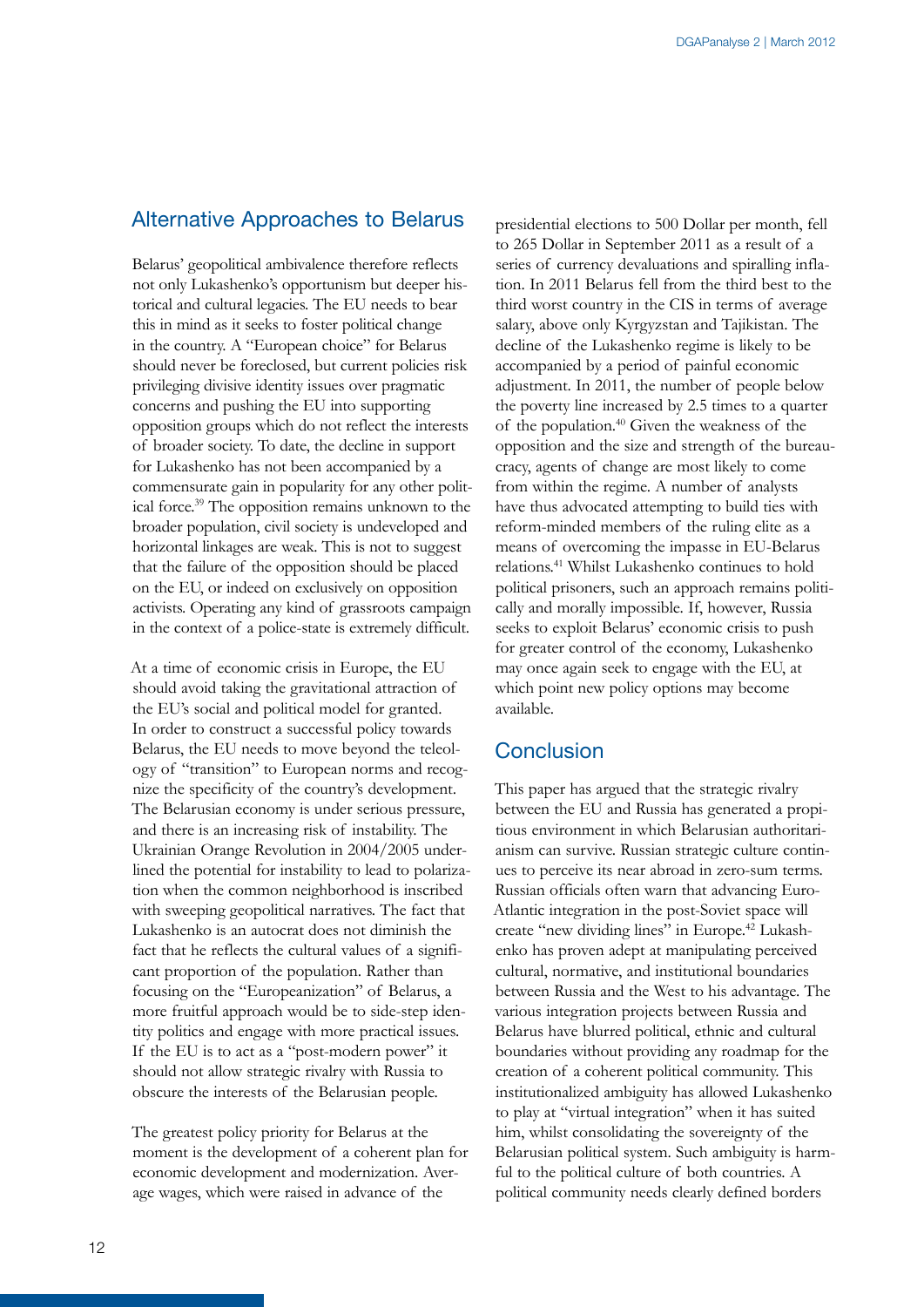<span id="page-14-0"></span>to build a civic identity; whilst the border of Russia and Belarus remains blurred by transcendental civilizational categories, autocratic rule is likely to persist in both countries. Behind the question of Belarusian sovereignty thus looms the unresolved contradictions in Russia's own national identity and state-building project.

The success of Belarusian foreign policy has rested on a deep-seated conviction in Moscow that an expansion of Western influence in the neighborhood represents an existential risk to Russia. As a result, Moscow has continued to subsidize the Lukashenko regime despite chronic disputes. Escaping this dynamic will be impossible without fundamental shifts in foreign policy in Russia. Nevertheless, the EU could profitably seek to interrogate the foundations of this strategic competition. As Igor Torbakov notes, Russia's foreign policy is schizophrenic, simultaneously proclaiming strategic independence and seeking rapprochement with the West.43 In its dialogue with Russia, the EU could challenge Moscow to unpick some of these contradictions, and make clear that a true strategic partnership between Russia and the West can only be achieved on the basis of the promotion of shared values in the neighborhood.

#### **Notes**

- 1 "A New Stage in Uniting the Fraternal Belarusian and Russian Peoples Has Begun," in: *Narodnaya Gazeta,* 1/22/1999.
- 2 "Lukashenko: Belarus' ne Otoidet ot Vekovogo Kursa po Otnosheniyu k Rossii," 1/30/2007, <http://news.tut.by/ politics/81799.html>.
- 3 "Everything's Ready for Customs Union Medvedev," in: *Russia Today,* 11/25/2009, available at <http://rt.com/ politics/official-word/medvedev-belarus-media/>.
- 4 "Bessmyslennaya Polosa Napryazheniya v Otnosheniyakh s Belorussiyei Obyazatel'no Zakonchitsya," 10/3/2010, <http://blog.kremlin.ru/post/111>.
- 5 Stefan Meister, "The Economization of Russian Foreign Policy: the Conflict Between Russia and Belarus Escalates" (DGAPstandpunkt), Berlin, September 2010.
- 6 "Putin Rasskazal, skol'ko Rossiya teryaet iz-za L'got'nykh Postavok Gaza v Belarus'," in: *Belaruskii Partizan,*  12/16/2010, <http://belaruspartisan.org/bp-forte/?newsPa ge=0&backPage=6&news=73004&page=100&locale=ru>.
- 7 Kamil Kłysiński, "Lukashenko Agrees to Make Crucial Concessions to Russia" (Centre for East-

At the same time, the EU needs also to ensure that it does not become hostage to identity issues in its approach to Belarus. Like Russia, the EU is seeking to be a normative hegemon in its neighborhood. The EU's power to shape its normative environment through policies such as the Eastern Partnership rests on its soft power and perceived legitimacy amongst the citizens and elites of target states. By tying democratization to divisive identity politics, however, the EU risks undermining its normative legitimacy. The challenge for the EU is to promote a universalist agenda of human rights within an environment in which they are quickly interpreted in terms of particularistic geopolitical interests.

Alex Nice is an Analyst at the risk consultancy GPW Ltd. He was formerly the Coordinator of the Russia and Eurasia Programme at Chatham House in London. He was visiting fellow in the research project "Leaving polarization behind?" at the Center for Central and Eastern Europe of the Robert Bosch Stiftung in the DGAP.

The DGAP would like to thank the Fritz Thyssen Stiftung for funding this project.

Contact: Dr. Stefan Meister <meister@dgap.org>.

- ern Studies), 1/12/2012, available at <http://www. osw.waw.pl/en/publikacje/eastweek/2011/12/01/ Lukashenko-agrees-to-make-crucial-concessions-to-russia>.
- 8 "Interview given by Dmitry Medvedev to Television Channels Channel One, Rossia, NTV," 8/31/2008, available at <http://archive.kremlin.ru/eng/ speeches/2008/08/31/1850\_type82912type82916\_206003. shtml>.
- 9 Hannes Adomeit, "Russia and its Near Neighbourhood: Competition and Conflict with the EU" (College of Europe, Natolin Research Papers), Warsaw, 4/2011, p. 7.
- 10 Ian Klinke, "Geopolitical narratives on Belarus in contemporary Russia," in: *Perspectives. Review of International Affairs*  1/2008, pp. 109–131.
- 11 "Address Delivered by Alexander Lukashenko at the Meeting with the Heads of Belarus' Diplomatic Missions," 8/1/2006, <http://president.gov.by/en/press39766.html>.
- 12 Andrew Wilson, "Neo-Titoism Spreads as Brussels' Influence Wanes," 11/22/2010, <http://ecfr.eu/content/entry/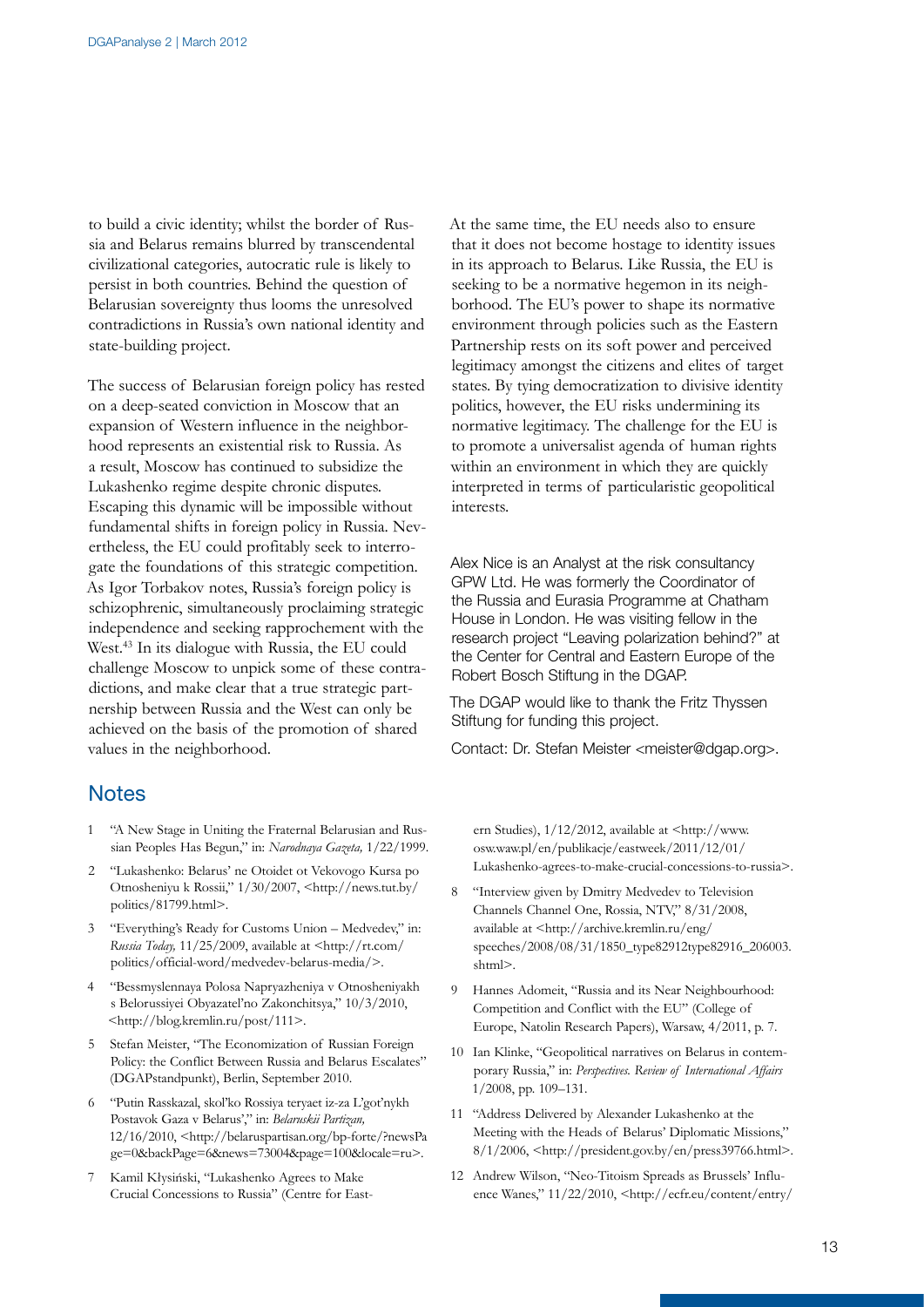commentary\_neo-titoism\_spreads\_as\_brussels\_influence wanes>.

- 13 Thomas C. Schelling, The Strategy of Conflict, Cambridge, MA 1981, p. 62.
- 14 Andrei Liakhovich, "Belarus' ruling elite: Readiness for dialogue and cooperation with the EU," in: Mariusz Maszkiewicz (ed.), Belarus – Towards a United Europe, Wrocław 2009, pp. 61–81.
- 15 Quoted in Valeria Kostyugova and Anatoly Pankovsky, "Russian-Belarusian Relations: Ultimate Dependence, Belarusian Yearbook 2010, Minsk 2011, p. 74.
- 16 Jérôme Guillet, "Gazprom as a Predictable Partner. Another Reading of the Russian-Ukrainian and Russian-Belarusian Energy Crisis," in: Russei.Nei.Visions, Nº 18, March 2007.
- 17 Andrew Wilson, Belarus: the Last European Dictatorship, London 2011, p. 245.
- 18 Yaroslav Romanchuk, "Who Benefits from Belarus-Russia Energy and Trade Wars?," in: *Bell,* 1/2010, available at <http://www.eesc.lt/public\_files/file\_1266564029.pdf>.
- 19 For more on Russia's informal networks see Alena Ledeneva, How Russia Really Works: the Informal Practices that Shaped Post-Soviet Politics and Business, Ithaca, NY 2006.
- 20 European Commission, European Neighbourhood Policy Strategy Paper, Brussels, COM (2004) 373, p. 11.
- 21 "Litva Vstupilas' za Prezidenta Belorussii," in: Komersant, 2/8/2011, available at <http://www.kommersant.ru/ doc/1581205/print>.
- 22 Elena Korosteleva, "The Eastern Partnership Initiative: A New Opportunity for Neighbours?," in: *Journal of Communist Studies and Transition Politics,* 1/2011, pp. 1–21.
- 23 "Lukashenko the Loser," in: *New York Times,* 12/23/2010,  $\langle$ http://www.nytimes.com/2010/12/24/opinion/24ihtedbildt24.html>.
- 24 "Poland Leads Nations in Raising Millions for Belarusian Opposition," Deutsche Welle, 2/2/2011, <http://www. dw-world.de/dw/article/0,,14811938,00.html>.
- 25 Giselle Bosse, "Challenges for EU Governance through Neighbourhood Policy and Eastern Partnership: the Values/Security Nexus in EU-Belarus Relations," in: *Contemporary Politics,* 2/2009, pp. 215–227, here p. 224.
- 26 Dov Lynch, "Catalysing Change," in: Dov Lynch (ed.), Changing Belarus (Institute for Security Studies, European Union, Chaillot Paper Nº 85), November 2005, pp. 97–124.
- 27 Jan Maksymiuk, "Belarusian President Slams U.S. Belarus Democracy Act" (RFE/RL), 10/7/2004, available at <http://origin.rferl.org/content/article/1055204.html>.
- 28 Jan Maksymiuk, "Belarus: Lukashenko Plans no Democratic Change" (RFE/RL), 4/23/2005, available at

<http://www.rferl.org/content/article/1058623.html>.

- 29 <http://euobserver.com/24/27827>.
- 30 Sergei Karaganov, "How to Make Elite in Belarus Pro-Russian" (RIA Novosti), 1/25/2007, available at <http:// en.rian.ru/analysis/20070125/59692448.html>.
- 31 Arkady Moshes, "Russia and the New Europe 'In-Between'," in: *Pro et Contra,* July-October 2010.
- 32 Natalia Leschenko, "A Fine Instrument: Two Nation-Building Strategies in Post-Soviet Belarus," in: *Nations and Nationalism,* 3/2004, pp. 333–352.
- 33 Andrei Liakhovich, "The Reasons Behind Putin's Unprecedented Generosity Towards Lukashenko," in: *Belarus Digest,*  1/5/2012, <http://belarusdigest.com/story/reasonsbehind-putin%E2%80%99s-unprecedented-generositytowards-Lukashenko-7103>.
- 34 Aleksandr Klaskovskii, "Vodku Belorusy I Russkiye P'yut po Vsem Povodam, Krome Etogo," in: Naviny.by, 4/2/2011, available at <http://www.naviny.by/rubrics/ politic/2011/04/02/ic\_articles\_112\_173087>.
- 35 "Stennogramma Interv'yu Prezidenta Respubliki Rukovoditelyam Osnovnikh Gosudarstvennykh Sredstv Massovoi Informatsii," 12/18/2008, <http://www.newsby.org/ by/2008/12/19/text3450.htm/2>.
- 36 Oleg Manaev, Natalie Manayeva, Dzmitry Yuran, "More State than Nation: Lukashenko's Belarus," in: *Journal of International Affairs,* Fall/Winter 2011, pp. 93–113, here p. 104.
- 37 Quoted in Nelly Bekus, "Struggle Over Identity: The Official and the Alternative 'Belarusianness'," Budapest [et al.] 2010, p. 279.
- 38 Nelly Bekus, "Belarus: the National Vice," OpenDemocracy, 10/21/2010, <http://www.opendemocracy.net/ nelly-bekus/belarus-national-vice>.
- 39 Manaev et al, "More State than Nation: Lukashenko's Belarus" (note 36).
- 40 Yaroslav Romanchuk, "Ekonomicheskiye Itogi Razvitiye Belarusi v 2011 Godu. 15 Nominatsii," Tut.by, 12/29/2011, available at <http://finance.tut.by/opinions/ romanchuk/768/>.
- 41 Anais Marin, "Saving What Can Be: What the EU Can (Still) Bring to Belarus," in: *Eastern Partnership Review,*  December 2011; Balazs Jarabik, "Belarus Beyond Sanctions" (FRIDE Policy Brief), Madrid, April 2011.
- 42 See for example Lavrov's response to the Eastern Partnership initiative.
- 43 Igor Torbakov, "What Does Russia Want? Investigating the Interrelationship Between Moscow's Domestic and Foreign Policy" (DGAPanalyse Nº 1), Berlin, May 2011.